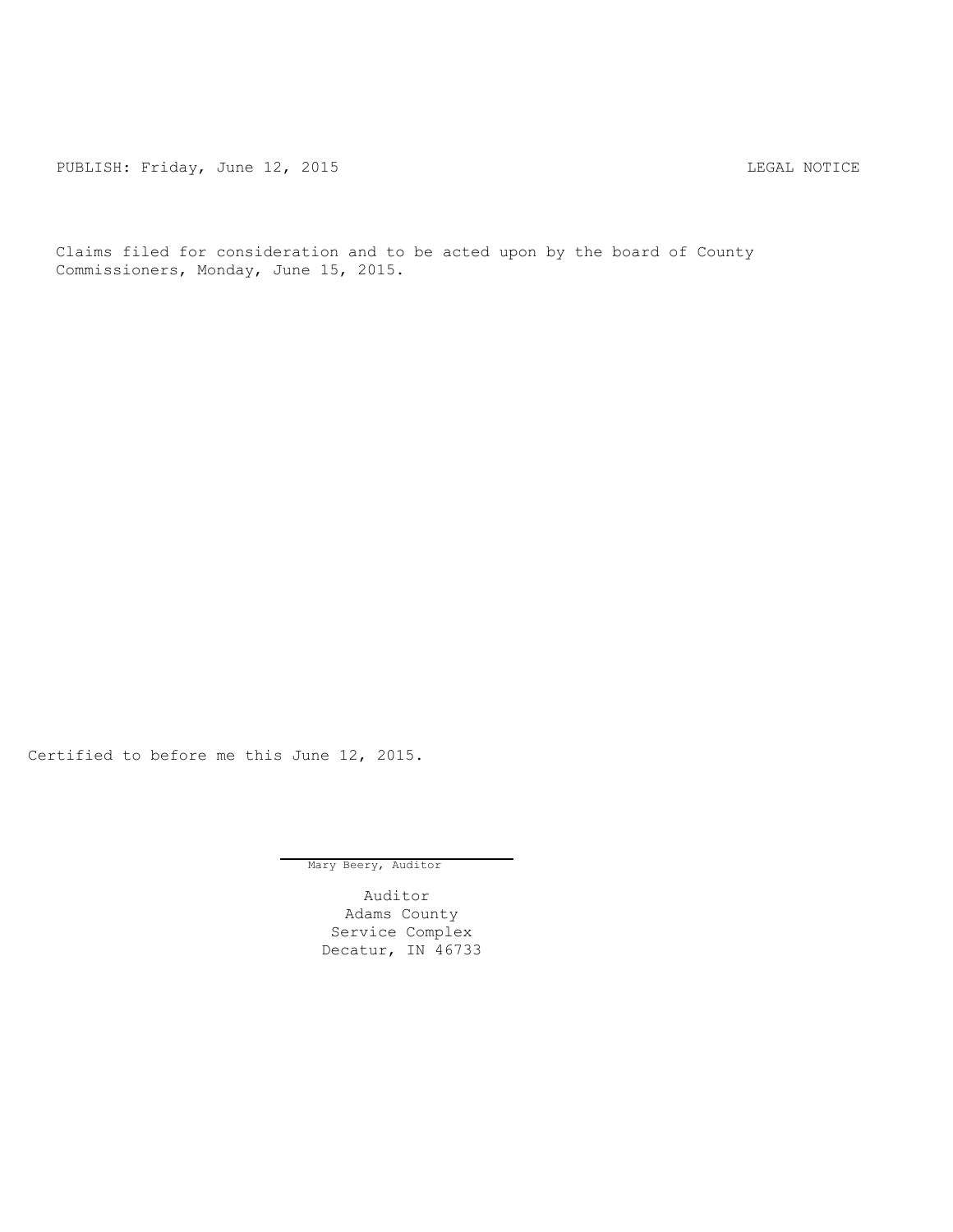

## **Claims Docket for Newspaper Adams County, Indiana**

## For Period: **5/19/2015** to **6/1/2015**

*313 W. Jefferson St. Decatur, IN 46733 (219) 724-2600*

## Date Claims to be Paid: **6/15/2015**

| <b>Vendor</b>                             | <b>Amount</b> | <b>Vendor</b>                            | <b>Amount</b> |
|-------------------------------------------|---------------|------------------------------------------|---------------|
| Adams Memorial Hospital                   | 31,321.25     | Indiana Michigan Power                   | 357.47        |
| Arnold Lumber Co., Inc.                   | 11.98         | <b>Berne Ready Mix</b>                   | 1,417.14      |
| Berne Tri-Weekly News                     | 39.90         | Suburban Propane LP                      | 71.50         |
| Butler, Fairman, & Seufer                 | 640.00        | <b>Charles Bowers</b>                    | 2,333.33      |
| Chet's Pest Control                       | 90.00         | Cintas Location #338                     | 54.35         |
| City Of Decatur                           | 2,905.52      | Complete Printing Service                | 186.00        |
| Craigville Telephone Comp                 | 119.00        | Darrell Sigworth                         | 64.34         |
| David L. Sommer                           | 50.00         | Decatur Daily Democrat                   | 223.49        |
| <b>Decatur Dental Services</b>            | 111.15        | <b>Decatur Postmaster</b>                | 196.00        |
| Douglas L. Bauman                         | 261.50        | Erie Haven                               | 5,828.13      |
| Everett Refrigeration & E                 | 97.20         | Gordon Food Service                      | 2,108.00      |
| H M L, Inc.                               | 20.00         | <b>Heller Nursery</b>                    | 60.00         |
| Hilty Engine Service                      | 19.16         | Indiana State Police                     | 120.00        |
| Jan Smith                                 | 20.00         | Lehman Feed Mill                         | 768.00        |
| M. D. Landscaping Service                 | 1,195.00      | Nipsco                                   | 8,670.60      |
| Park Center, Inc.                         | 228.91        | Piqua Repair Inc.                        | 129.95        |
| Quill Corporation                         | 592.67        | Ronnie L. Smitley                        | 100.00        |
| Roto-Rooter                               | 220.00        | Selking International                    | 601.19        |
| Stone-Street Quarries, Inc.               | 280.48        | Print Shop                               | 257.93        |
| Thomas Wade Sheets                        | 25.00         | Treasurer of Adams County                | 410,000.00    |
| Witham Toxicology Laboratory              | 644.00        | Paul Norr                                | 30.00         |
| Mary Baker                                | 50.00         | Indiana State Bar Associa                | 280.00        |
| Assoc. of IN Prosecuting Attorneys, Inc.  | 1,250.00      | Bluhm & Reber                            | 425.00        |
| Waste Management                          | 72.48         | B Secure Alarm Systems, Inc.             | 165.00        |
| Don Myers Plumbing                        | 439.94        | Youth Opportunity Center, Inc            | 4,060.00      |
| Bob's Locksmith Shop                      | 233.45        | Terry Debolt                             | 20.00         |
| Michael M. Mahan                          | 20.00         | <b>Richard Clutter</b>                   | 20.00         |
| Chad W. Sprunger                          | 1,016.81      | Zurcher's Best-One Tire & Auto Care, Inc | 445.08        |
| Tom Magnan/Special Needs                  | 48.18         | Harvest Land Co-op                       | 136.26        |
| Wal-Mart                                  | 623.87        | Advanced Imaging Solutions, Inc.         | 49.65         |
| Beth A. Webber                            | 740.40        | Leslie W. Marckel                        | 20.00         |
| Cynthia Everett                           | 99.07         | <b>ERS</b> Wireless Communications       | 634.76        |
| Michael G. Werling                        | 705.00        | Troyer's Market LLC                      | 2,234.14      |
| McKesson Medical - Surgical               | 19.66         | Kaehr Excavating, Inc.                   | 1,185.00      |
| <b>Uricks Trucking</b>                    | 2,717.00      | Hiram J. Hash & Sons, Inc.               | 54.53         |
| Ultramax                                  | 328.00        | Bi-County Services, Inc                  | 3,276.00      |
| Robert Barger                             | 20.00         | Deborah A. Schantz                       | 408.20        |
| Verizon Wireless                          | 471.66        | <b>Stationair's Express</b>              | 1,448.15      |
| Landon Patterson                          | 3,342.56      | Karla Marbach                            | 8.38          |
| Moore Medical Corporation                 | 245.79        | Holly L. Degitz                          | 109.00        |
| Personal Touch Specialities & Gifts       | 479.18        | LBH Chemical & Industrial                | 1,168.92      |
| RICOH USA, INC.                           | 2,015.08      | Office Depot                             | 187.83        |
| Decatur Ace Hardware                      |               |                                          |               |
|                                           | 522.27        | Dave Delong General Carpentry            | 150.00        |
| First Response                            | 100.44        | O'Reilly Auto Parts                      | 368.73        |
| Global GOV/ED Solutions Inc.              | 108.92        | Brenda Alexander                         | 218.68        |
| Kevin Nussbaum                            | 20.00         | Anna Steiner                             | 50.00         |
| Central Customer Charges                  | 231.75        | Treasurer, State of Indiana              | 108.90        |
| <b>Adams County Community Corrections</b> | 2,016.00      | Eric D. Orr, Attorney                    | 848.00        |

Submitted to The State Board of Accounts for Approval Page 1 of 2 6/15/2015